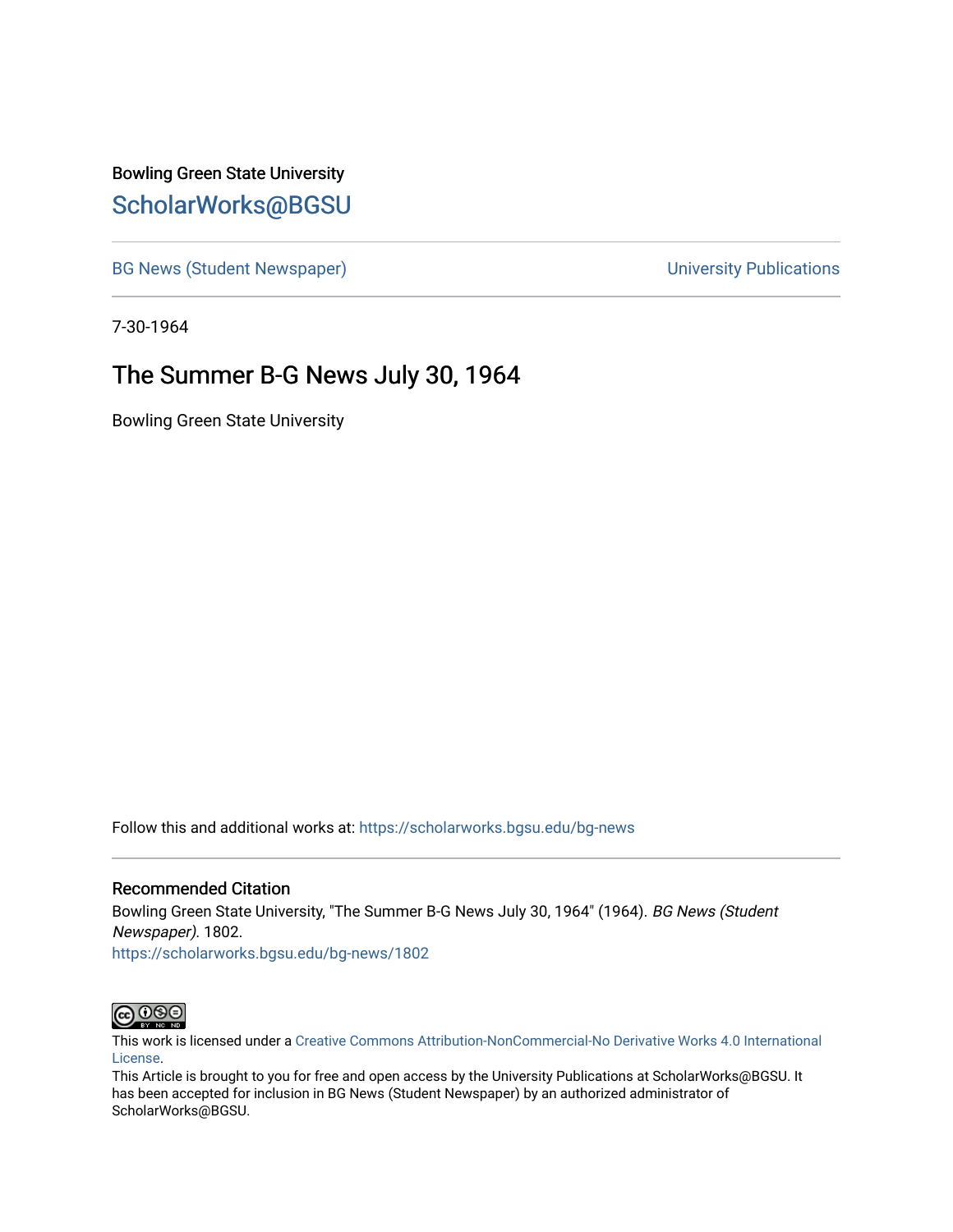# **The Suwwci B-G Memo**

# **BOWLING** GREEN STATE UNIVERSITY

Bowling Green State University, Bowling Green. Ohio Vol. 48, No. 62

#### **Alumni To Vote On Constitution**

A new constitution has been<br>submitted to the members of the<br>University's Alumni Association for their approval. The new constitution results from the recom-<br>mendations of a committee ap-<br>pointed to suggest improvements in the present constitution.

Significant changes from the present constitution can be found in:

Article II. Section <sup>I</sup> which defines an active member as one<br>who has contributed during the last or current giving campaign.

Article IV. Section <sup>I</sup> which reduces the size of the board of directors from a maximum of 31 to<br>16. This reduction to take place over the next three years.

Article V which changes the procedure for election of board members from an "at large nomination" plan to a nominating committee" plan.

Article IX, Section IA which<br>allows the association to direct the<br>use of all funds collected through<br>the giving campaigns instead of<br>a small amount of each gift, as

was previously the case. Article X which removes the re-quirement that changes in the constitution be subject to approval of the University board of trustees. Deadline for ballot return is

Sept. 1.



**JENNIFERENT FILT LEASENS IN** 

NEW ALUMNI HOUSE. Formerly the president's home and later the home management house of the home economics department, the truclure located at the corner

of E. Wooster St. and S. College Dr. now serves an headquarters for alumni affairs.

### **Parents Club Raises \$9,000 To Help Equip New Library**

"Since the membership drive be-gan May 15, the Parents Club has collected approximately \$9,000 in<br>donations from the parents of Uni-<br>versity students," said Charles E.<br>Perry, director of developement,<br>"and 622 families have participated."

The drive, which was to have<br>ended on June 30, will continue<br>until the end of summer pre-regis-<br>tration in order that the parents<br>of prospective freshmen might<br>have a chance to join.

Although the minimum gift for membership is \$10, Mr. Perry says individual gifts have ranged anywhere from \$10 to \$100.

Funds that are obtained from the Parents Club drive will be used to equip reading rooms and lounges, to purchase rare books, fine paintings and sculpture, and to build a terraced entrance and site for the new library.

In the future, funds may go to the science research complex, stu-

#### **Plans Study on Ship**

Martha J. Smith who would have been a sophomore on campus next fall has been accepted as a stu-dent of the University of the Seven Seas for the next academic year.

The university is on board the M.S. Seven Seas. The college ship<br>will travel all over the world<br>during the academic year in con-<br>nection with study plans on the<br>various areas it visits. College<br>course credits are given thr correspondence classes conducted on board the traveling college.

dent scholarships, faculty incentive awards, and other essentials for a high quality education.

Parents who join the club will receive a scroll, a membership card, periodic progress reports, a newsletter, and the alumni mag-<br>azine. Parents Club members also will receive priority on tickets to athletic events and notices of social and cultural events which are held on compus.

In a pamphlet which was sent<br>to the parents, Mr. Perry stated<br>that "The purpose of the club will<br>be to enable the parents to help<br>create on this campus an environment dedicated to developing an appreciation for the arts and letters, and love of learning in gen-eral."

The pamphlet also states that the University must rely a great deal on private gifts for only II per cent of the University's operating expenses come from the state. And at this time, state assisted universities support 00 per cent of the youth of the nation and in the future years, nearly X0 per cent of the nation's youth will at-tend state supported colleges and universities.

In the fall two more clubs will be organized in an attempt to increase support of the University through private gifts. These clubs will be called the President's Club and the Falcon club.

The minimum gift for the Presi-dent's club will be \$10,000 over a 10 year period. The Falcon Club will be organized for the purpose of supporting the University's in-tercollegiate athdetic group.



DISCUSSING PLANS relating to alumni affairs and the University's development program are (l. to r.) Charles E. Perry, director of development: Albert Walker, editor of University publications: and James E. Hof, director o

The second dormitory payment for the fall semester is due on or<br>before Aug. 1. For upperclassmen<br>this payment is \$145. for freshmen S135 and for those persons living in sorority or fraternity houses. S100. li this payment Is nol paid by Aug. 1. housing will be canceled announced Robert G. Rudd. director of residence service.

#### **60 Attending Workshop**

Approximately 60 officials of the United Rubber, Cork, Lino-leum, and Plastic Workers of America, AFL-CIO, are on cam-pus attending a one-week leader-ship workshop which began Sun-

day. This *is* the second such work-shop held on campus by this group. Union officials attending are from Ohio, Michigan, Pennsylvania, Virginia, and Maryland.

#### *Radio Fund Director Thanks Student Body*

Dr. Donnal V. Smith, dean of students, has received a letter from the chairman of the board of directors of Radio Free Europe Fund expressing appreciation for the contribution of \$723.27 by the students of the University.

In the letter C. H. Greenewalt slates that this support will help Radio Free Kurope carry out what he believes is a most important mission in working toward ulti-mate freedom of choice for the people of Eastern Kuropean countries. He also says that he is con-vinced that Radio Free Europe is having a good measure of suc-<br>cess and that it is an effort which<br>merits the support of companies<br>and individuals in this country.

The old president's home, lo-<br>cated on the corner of E. Wooster<br>St. and S. College Dr., took on n<br>new appearance recently when it officially became the University's<br>"Alumni House."

The house will hold the offices of the Alumni Association, development, the coordinator and assistant coordinator of student activities, the president of the student body ami other student body officers. James E. llof, director of alum-ni affairs and University relations,

said that the move was made in order to give the alumni a symbol of greater Importance, to earn more space, ami also in free office space in the buildings in which these offices previously were housed.

#### Home Has 18 Rooms

The house, which has 18 rooms<br>and three baths, also has facilities for a recreation room, a workshop, <sup>a</sup> storage room, conference rooms, a snack bar and a room where mimeograph equipment will be kept. The conference rooms will<br>such as Cap and Gown and Omi<br>such as Cap and Gown and Omi<br>eron Delta Kappa for meetings.<br>Hof also reported that now that

additional space is available, the Alumni Association hopes to initi-ate an undergraduate alumni program in order to arouse the undergraduate's interest in the associa-tion before he graduates, llof said, "An Alumni Association should at-tempt to create opportunities for Students to discover, for them-selves, why and how a university operates."

#### Purpose Is Communication

"The real purpose of the pro-gram is communication involving students, faculty, alumni and ad-<br>ministration. For the most part<br>it includes keeping an open door<br>and open mind and a hot pot of<br>coffee," stated Hof. He stressed<br>the importance of the undergraduate alumni program and said "Loyalty toward one's school can-not be bestowed upon an individual. It does not come automatically with a diploma, but only through a

mutual respect." The Alumni Association will con-tact every student at least four times during his undergraduate career and inform them as to the advantages of the association and its services. At this time a for-mal invitation will he extended to them to visit the alumni house, although the house will be open to them at all times., Hof said.

The Alumni Association also will attempt to help publicize national<br>scholarships and application pro-<br>cesses on campus and put recipi-<br>ents in touch with other alumni<br>who have completed similar pro-<br>grams of study, involve students<br>in alumni conferences, and reunions, set up an alumni house bulletin board to show and explain current projects and interest areas to visitors and provide a class bulletin for all classes, said Hof.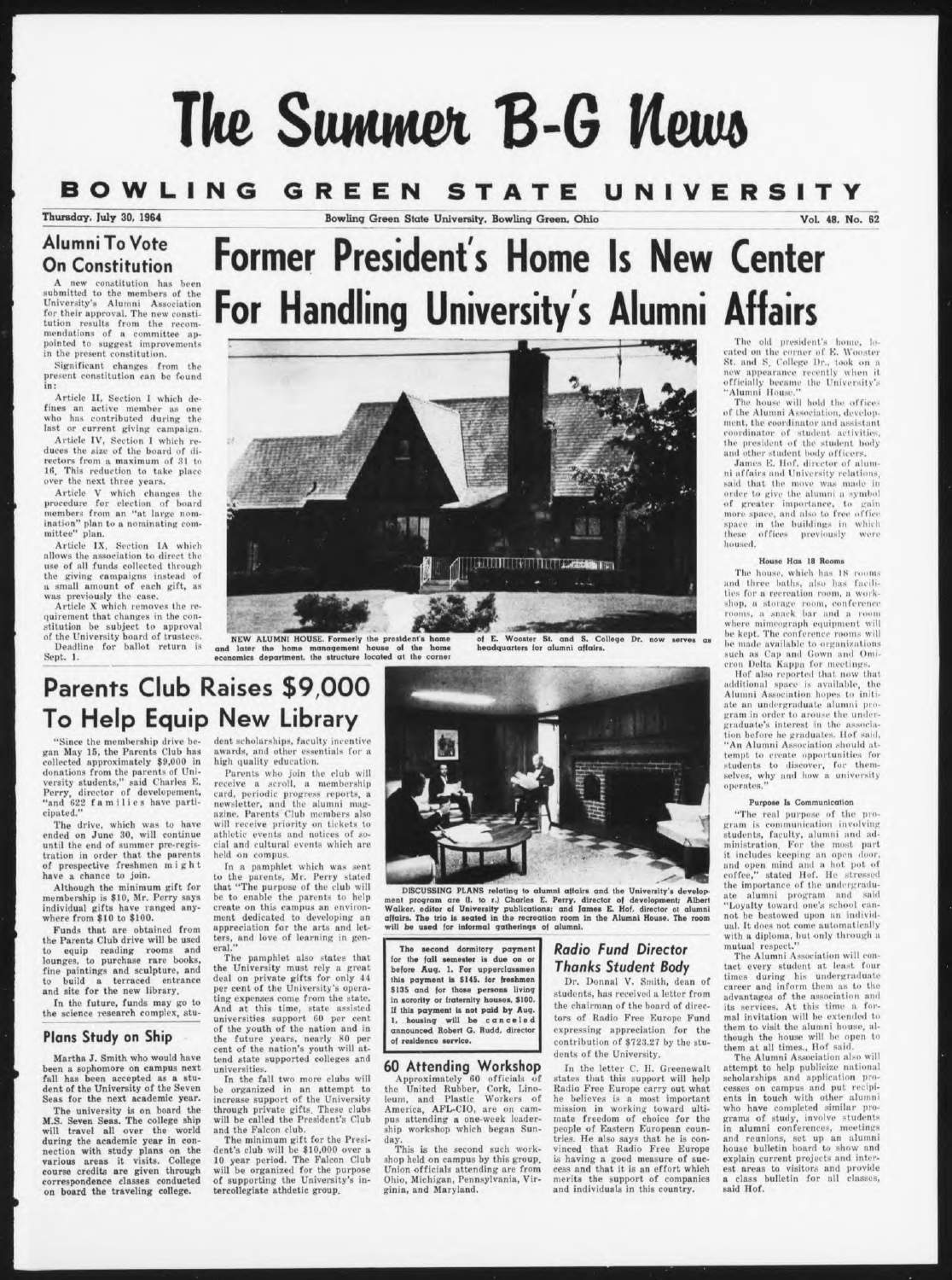#### Walton

Russia.

wonder if another transplant will

ever be necessary. The graves were<br>moved once to make way for the<br>Ridge St. School. Who knows?<br>• that Dr. Bruce Vogeli, asso-<br>ciate professor of mathematics, is<br>back from a five-month stay in

hard to come hy in the library hut just wait 'til September brother. • that the hundreds of little trees and shruhs planted recently, bless their little roots, have all grown an inch or so.<br>• that Rodgers Northwest is getting a major facelifting so that<br>the Sig Eps will have a new place<br>to live in the fall. The Delta Lambdas are moving into the old Sig Ep house, which by the way, is where the Alpha Tau Omegas used to live too. • that Charles Perry, director of development, and James Hof, director of alumni affairs and University relations, have moved their offices into the old Home Man-agement house across tin- street

from Hanna Hall. The house is sort of an unofficial "official headquarters" for the planning of the upcoming inauguration of President Jerome. • that tractors and lawn mowers

move up and down the walks with even more daring than in Septem-ber and May. • that nobody seems to want the

new, aluminum. University seal between the library and Williams Hall. The old one, you may recall, was stolen last spring, It was made bronze-quite expensive, you

• that graduate students are as numerous as the different kinds of

• that a person visiting the campus for a day trying to find out what makes summer .school Unique doesn't have much trouble.

know.

pipea they smoke.

that seats are not quite so

By Tom EDITOR'S NOTE: Thomaa W. Wal ton. a journalism major in iho Collage og Business Administration, will serve the News as managinq editor in the fall.

You could probably call this<br>"Confessions of a Summer School<br>Visitor," but since 1 am a student<br>here during the regular session,

I'm not really a visitor. However, after being away from the campus for a couple of months, it's unaiing to return for day ami see all the things which make summer school so different.<br>I got a day off from my job at

the Blade in Toledo and decided to take a run down the road to Bow-<br>ling Green. And, like I said, unless you've been away, you might not

even have noticed:<br>• that traffic is so light on the<br>sidewalks you don't even have to<br>signal to turn left into the Union.<br>• that the favorite summertime

hobby ef all the upperclaasmen seems to be to sit in the Nest and watch all the freshmen walk<br>timidly by with their maps and<br>puzzled looks. Of course, what<br>these same upperclassmen don't<br>like to admit is that they looked<br>exactly the same not too long ago.<br>Maybe we still do. We don't carr

the maps anymore but we still<br>have puzzled looks.<br>• that the new dormitory is so<br>near to being finished it looks good enough to live in now. Co-educational, even!

That the city mailman some-times makes his rounds to ami from campus on a motorcycle in-stead of his weather-protected truck.

• that unless you wear bermuda shorts you not only hake in class, you are not a member of the social 3,000,

• that Big George, the big Can-adian broadcaster who works for a local radio station when he's not<br>in class, is still around.<br>• that the "Quarry Kids" are

conspicuous by their absence.<br>• that professors who pride<br>themselves on their crisp, white<br>shirts and good looking ties during<br>the regular sessions admit a loose collar is pretty darn comfortable in the summer.

that you can spot a maintenance man by the paint on his<br>pants. And his arms. And his nose.<br>
• that the greens look great om<br>
the University's new golf course,<br>
but they are just that—fair, It will<br>
be nice when the grass grows, but<br>
for now, well, i

right on growing all around that<br>poor little cemetery. Makes one



## Perry Called 'Outstanding'

Charles E. Perry

Charles E. Perry, director of development, is one of the four University alumni named to a group meng menoment of America. The listing of men<br>of America. The listing young men<br>who have "distinguished themselves in one or more fields of endeavor to the point of being

outstanding" was recently an-<br>nounced by the National Junior<br>Chamber of Commerce.<br>In addition to Perry, other<br>alumni named to the group are<br>Richard D. Casper, '52, president<br>Advertising Agency, New York,<br>N.Y.; Tim Conway, show; and Nick Mileti, a Cleve-land lawyer.

Perry was graduated from the<br>University in 1958 and was active<br>in student affairs and a member<br>of the football team. After teaching in the Detroit public school system he returned to the Univer-sity as director of admissions. He was named to his present position<br>in February.

The men, all between the ages<br>of 21 and 35, will be listed in a<br>biographical compilation entitled<br>"Outstanding Young Men Of America.

Bowling Green State University Editor M. Elaine Savey Business Mgr. Jean S. Hayes

The B-G News

Ass't. Adv. Mgr. Robert E. Cope Photography Editor Milliam Cross<br>Circulation Mgr. George O. Braats

Mr. Entine Savey<br>
Russell A. Moritz<br>
Robert E. Cope

THE MATTERHORN SANDWICH Loaf of French Bread filled with Ham and Swiss Cheese . . . . \$ .90 Italian Meat Balls . . . . . . 65 Barbecued Beef . . . . . . . 85 Alpine Deluxe . . . . . . 1.00 (Salami, Meat Balls, Provolone Cheese) Hamburger on a bun . . . . . 45 French Fried Potatoes . . . . . 35

453 Make Dean's Honor List; 86 Have Straight-A Average

The names of 453 students<br>appear on the Deans' Honor List<br>for high scholastic achievement at<br>the University during the second semester of the 1968-64 academic year. President William T. Jerome III has announced.

A stright-A average was maintained by 80 of these students. The Deans' Honor List gives recogni-tion to full-time students who achieve a 3.5 grade average better. Students maintaining a straight-

A (4.0) average were

Undergraduates<br>Howard E. Aldrich, Sally Althoff, Sharon R. Barba, Robert B.<br>Benham, Melissa M. Bland, Thomas<br>L. Brauen, Chris L. Cleary, Neil<br>O. Cornell, Carol L. Gerber, Karen<br>Graham, William S. Halliday,<br>James T. Helwig, Barbara L. Henrich, Darrene R. Hicken, John<br>Holian, Carolyn R. Johnson, Jeann<br>E. Kebabian, Nancy L. Kettler,<br>Gary Lickfelt, Sara J. Longsworth,<br>John F. Love, Earl H. Mitchell,<br>Martha K. Orsborn, Leslie K.<br>Martha K. Orsborn, Leslie K.

Robert R. Thomas, Klaine Vaia, Krod Visel, Jerilyn A. Voorhees, Lynn G. Walker, Michael A. Wal-<br>ters, Nancy J. Warren, and Larry ters, Nancy<br>G. Williams.

Senior\* who Graduated la June Susan M. Acker, Carol R. Avers. Barbara J. Baker, James A. Baker, Michele K. Barnard, Robert D. Brinza, Robert W. Chism, Dorthy<br>L. Claire, Gayle I. Cline, Ann H.<br>Doering, Betty L. Fantozzi, Karen<br>L. Gerzina, Carol S. Griffith,<br>Dolores M. Griffiths, Philip Hargesheimer, Joan W. Ilausrnth, Karen L. Krieg, Karen M. Mans-field, Lucinda A. Masel, Janet B. McMnster, Roy E. McMullen,

Janice E. Marti, Kathleen J. Mil-ler, Marilyn E. Millikin, James W. Nochas. Diane J. Perticonc, Nancy L. Pettys, Robert A. Rice, Patricia

Schuller, Ronald C. Spinosa,<br>Sandra S. Stanfield, Jane L.<br>Steiner, Eileen A. Tambellini,<br>Sandra R. Warnke, Bonnie L.<br>Williams, Mary L. Winter, and<br>Shirley A. Wittes<br>From the Branches<br>Karen L. Balconi, Rita Brace,<br>Richard D

#### **Monday Movie**

"Carousel" will be this week's feature at the Monday Movie starting at 6:30 p.m. in 105 Hanna Hall.

The movie which stars Gordon MacRae, Shirley Jones, Cameron Mitchell, Robert Rounseville and Gene Lockhart concerns a swag-<br>gering carnival barker who mis-<br>treats the shy cotton-mill girl he<br>marries and dies while trying to provide proper care for their coming baby by hi-jacking a pay-roll. The setting for the story is Maine at the turn of the century. Rogers and Hammerstein hits from the show include "You'll Never Walk Alone," "If <sup>I</sup> Loved You," "Carousel Waltz," and "This Was A Real Nice Clam Bake."

#### **Graduates Accepted For Further Study**

A survey of graduate work<br>planned by June, 1964 graduates of the University indicates they are being accepted as students by leading schools across the country, according to Dr. John R. Coash, assistant to the provost and director of the University's honors program.





 $\overline{\mathbf{U}}$ he Alpinhorn **Room** Slrtrtlg 3far Sty\* *(£Mt\$t &et* Petti's New Room TUES.-FRI., 5-1, SUN., 12-7:30, CLOSED **MON.**

**Robert's Fine Foods, Inc.** 112 E. Washington St

**LUNCHEON BUFFET**

89c

**Mon. and Thurs—11 A.M • <sup>1</sup> P.M.**

#### FINE FOOD AT STUDENT PRICES

| <b>ALPINE SPECIALTY</b>                                           |  |        |
|-------------------------------------------------------------------|--|--------|
| One-Half Barbecued Chicken . \$1.35<br>Barbecued Spareribs \$1.50 |  |        |
|                                                                   |  |        |
| Spaghetti or Ravioli                                              |  | \$1.15 |
| Cole Slaw-French Fries-Rolls and Butter                           |  |        |

ALL YOUR FAVORITE BEVERAGES<br>12 Ounce Fish Bowl . . . . . . \$ .20 Pitcher 1.00

there. • that the University keeps



Page 2 The-Summer B-G News Thursday, July 30, 1964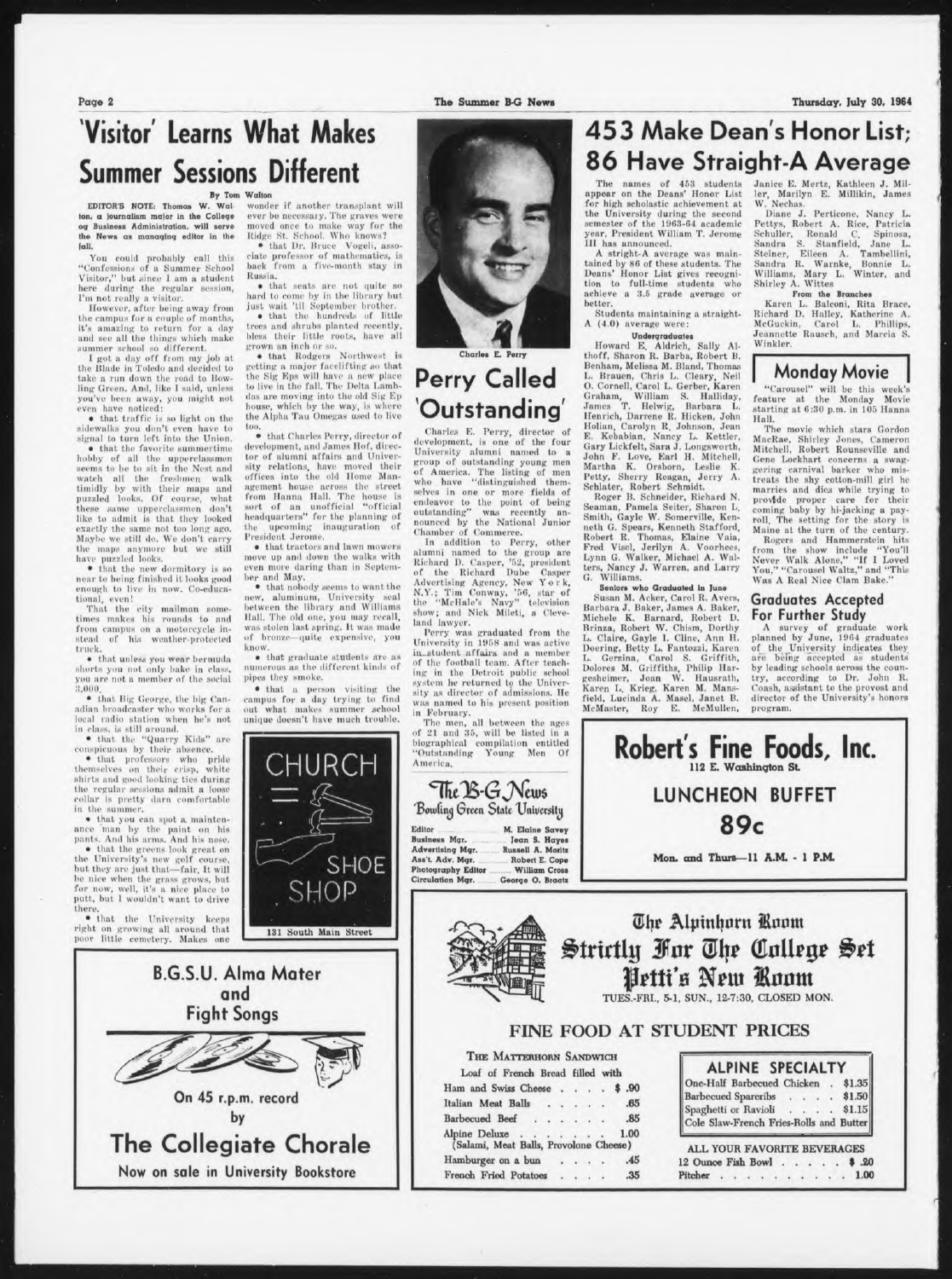Thursday. July 30. 1964 The Summer B-G News

## **Chiller Mystery Now Playing At Huron Summer Playhouse**

"Laura',' a spine-tingling chil-ler mystery story such as the ones which crackled over the radio waves in the 1980a and 4Of, is now playing at the Huron Summer Playhouse.

The play, which runs through<br>Saturday, opens in the dead of<br>night while a thunderstorm rages.<br>Gun shots ring out and the ques-<br>tions who killed Laura Hunt and<br>why she was killed become deeper and more sinister as the tale unfolds.

James Cain of Xenia who performed as Walter Craig in "Craig's<br>Wife," plays detective Mark Mc-<br>Pherson, who is assigned to the<br>Laura Hunt murder case. In his attempt to solve the mystery he encounters the suave and sophisticated Waldo Lydecker played by Michael Savage of Frederickton, Pa.

Lydecker considers Laura to be<br>his creation for he found her as a<br>naive, simple girl, and cultivated<br>her native talents and sensitivity<br>until she flowered into a gracious,<br>worldly young woman. Savage ap-<br>peared earlier in cranky old caretaker. Kimher, in "George Washington Slept Here."

Laura's fiance. Shelby Carpenter played by Kichard Huffman of Springfield, remembers Laura as being full of warmth, gentleness and vitality while Laura's land-

"Woodrow Wilson" and "The<br>Times of Teddy Roosevelt" will be shown at 3:30 p.m. Tuesday in the<br>Wayne Room. Both films are re-<br>showings from the "Twentieth Century" television series featuring Walter Cronkite.

The films are presented in be-<br>half of the "Films for Freedom" pro-<br>ioct developed by Association Films.<br>The purpose of this project is to<br>help Americans better understand<br>"our heritage of freedom, justice, and Individual opportunity."

#### **3-Man Tournament Will Begin Aug. 8**

Action in the 3-man tournament will begin Monday, Aug. 8. Entries<br>for the tournament were due yes-<br>terday. A slate of teams, a majori-<br>ty of which are freshmen, are<br>waiting action.

An all campus mixed co-ed tennis tournament has been sched-uled, Maurice O. Sandy, intramural director, has announced. It will a double's tournament. One man and one woman will compose each team. Entries are due in the Intra-<br>mural Office Wednesday Aug. 5, and action will begin Monday Aug. 10.

A co-ed volleyball tournament for later in the Second Summer Session also is being planned.



Lawrence Selka is the director of the production and Albert Ronke, who created the setting<br>for "Criag's Wife" is scene designer.

Curtain time is at 8 p.m. Reserved seats may be obtained at<br>the regular admission price of<br>\$1.50 and special bargain books are available. Reservations may be made by mail or hv calling Huron 483-4744.

#### **Editors, Adviser Plan For'65 Key**

Two of the 1965 Key editors anil the adviser of the annual spent the first two days of the second summer school session at the Walaworth Publishing Go. in Mareeline. Mo. planning the Coming year's hook.

The editors M. Carlean Rear-<br>don, editor of the '65 Key, Jean<br>S. Hayes, co-copy editor, and<br>James R. Gordon, adviser of the yearbook staff, worked with the publishing company's representa-tives to plan <sup>a</sup> general blueprint for the new annual. The company will send the editors a printed<br>"dummy book" made from this<br>blueprint of ideas to follow in organizing the book this next year.

**HOT FISH**

Home of the World's Greatest 150 Hamburger!

5

Fish for

\$1

**SWIM**

**HAMBUR** 

 $\frac{1}{\sqrt{10.890}}$ 

**at Luckey Quarry**

**in Luckey, 0.**

**10 miles N.E. of Bowling Green**

**SANDWI** 



COOLING OFF from the summer heat at the Natatorium are Ron Zaleski<br>and Denny Henka. The pool is open from 4 to 5:30 p.m. and from 6:30 to 8 p.m.<br>Monday through Friday and from 1 to 3 p.m. on Saturday. For incoming fresh-<br>m 9:30 p.m.

# **Our Final CLEARANCE**

**The Clothes Rack closes on Saturday, August <sup>1</sup> at 5:00 p.m. We will reopen on or before September 1st at our new location—518 East Wooster Street between the Colonial House and Falcon Pizza.** -^-\*\*\*\*»\*«\*\*\*»\*#\*»\*»\*\*\*\*\*\*\*\*

> *Check* our *sidewalk sensations this weekend*



*Outfitters of Gentlemen and Ladies*

#### Page 3

#### **New League Opens Last Session Play**

<sup>A</sup> second session softball league has been organised. Games will be played on Monday. Tuesday, Wed-nesday, ami Thursday nights.

The two leagues that took part<br>in softball action the first session have been merged into one larger<br>league composed of seven teams.<br>Six teams remain from last session. The one new team is Baker's Hoys, managed by Dave Carrick, which represents Conklln Mall.

The first action in the new<br>league took place last week as the<br>Mets nipped The Guys by the<br>score of 6 to 5. John's Babes also<br>posted a victory by soundly beating<br>the Sea Gulls, 24-5.<br>A rally in the eleventh inning

aided the Seniors as they edged<br>the Big Willies 12-10. The game<br>featured a protest over the use of<br>a second ball after the first had<br>been hit out of play.<br>Standings in the league are:

| Standings in the league are: |          |          |
|------------------------------|----------|----------|
| Mets                         |          | Ü        |
| John's Babes                 |          | 0        |
| Seniors                      | 1        | $\theta$ |
| Baker's Boys                 | $\cup$   | $\theta$ |
| Sea Gulls                    | $\theta$ |          |
| <b>Big Willies</b>           | $\theta$ |          |
| Tthe Guys                    |          |          |

#### *Classifiec* **<sup>1</sup>**

LOST: Tan pig-skin wallet in Co mons dining area. \$25 reward. Call Irene. 31S Treadway.